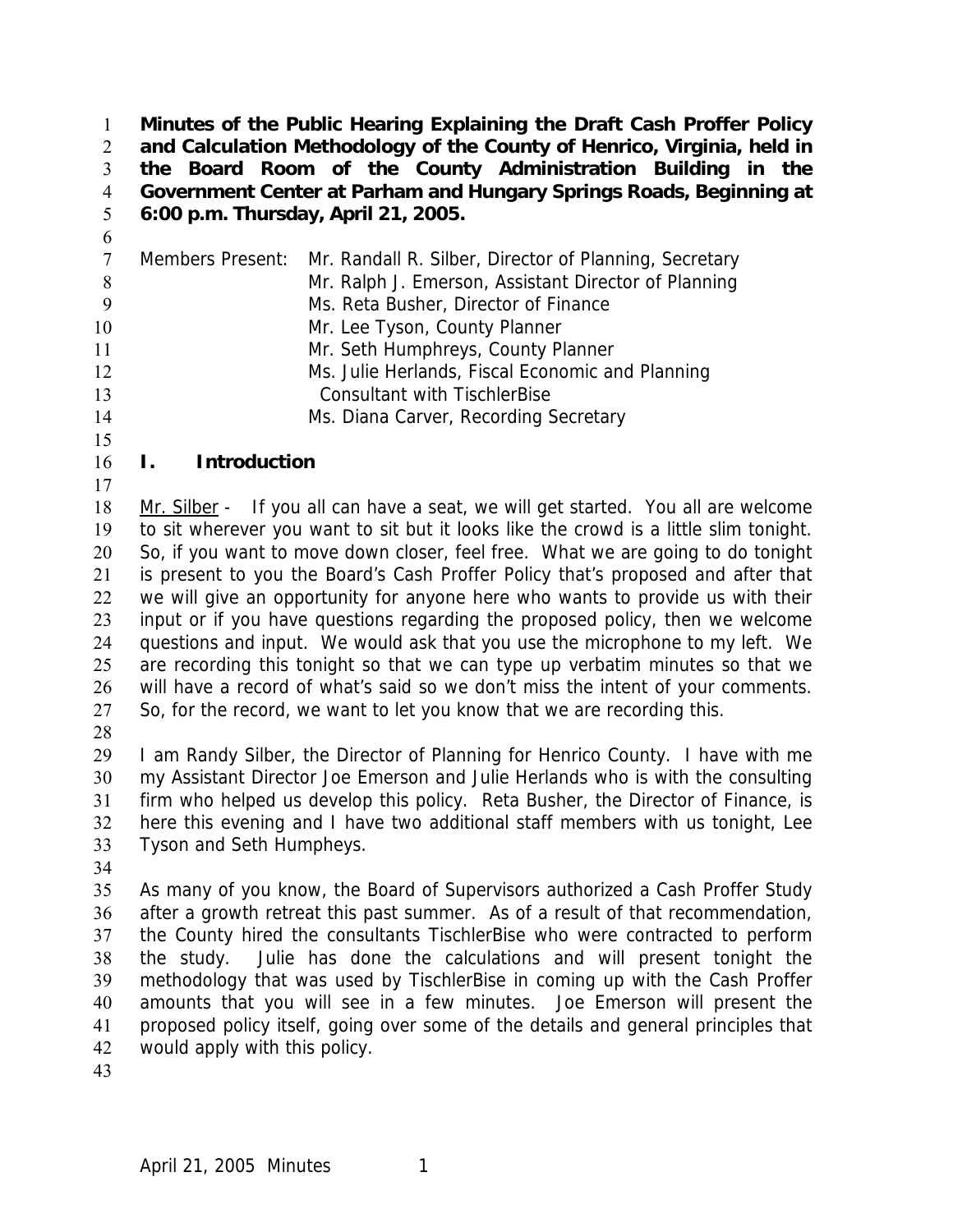As a quick background, the Board of Supervisors considered this policy looking at several different options. They looked at including commercial development as a possibility, as well as residential. They looked at cash proffers that would address a broad range of infrastructure needs looking at schools, roads, libraries, parks, fire stations, the whole array. And they also looked at various standards for possible inclusion such as when to collect the funds. Is it best to collect it at the time of subdivision or plan of development approval versus at the time of building permit? They considered as a standard the potential for credits that could be applied toward cash proffers as well as certain areas that may be exempt from the proffers. At this point, the policy that they proposed is only for residential development. This does not include commercial development. It's only residential development that is proposed. And it is only set at a level to address school needs. No other public facilities are being considered at this point. 44 45 46 47 48 49 50 51 52 53 54 55 56 57

58

59 60 61 62 63 64 65 66 67 68 We have put together several drafts of this policy and we are up to draft number 11 now. We have copies of that in the room, as you came in. If you didn't get a copy of the latest policy, they are outside the room in the lobby. We wanted to point out to you that when we sent out the letters to you, we included a copy of the proposed policy at that time but there have been a couple of changes that have taken place since then. I won't go into detail, but they are found under Roman No. V, and it's called "Additional Provisions." Some changes have been made to Nos. 2, 5 and 6, and these basically reflect the State Code changes, that will likely be made, and so our attorney has made some changes to those additional provisions Nos. 2, 5 and 6.

69

70 71 72 73 74 75 76 77 The Board at this point is seeking input from the development community as a means to help formulate this potential cash proffer program. They value the input from the development community, our developers, our builders, real estate people, and legal professionals. We value all of your views and opinions. So, that's what this evening and tomorrow morning is all about, is to get your input. I think, without going into further detail, I will turn it over, at this point, to Julie who is going to go over the methodology used to come up with the amount that is found in the Cash Proffer Policy. Julie.

78

## 79

# **II. Explanation of Cash Proffer Calculation Methodology**

80

Ms. Herlands - I'm glad to be here this evening with you all. Thanks for coming out. As Randy mentioned, my name is Julie Herlands and I'm with TischlerBise and we are based in Bethesda, Maryland. We do cash proffer work, impact view work, and fiscal impact analysis. We work across the country. We have a nationwide practice. My presentation tonight will be mainly in two parts. The first is an overview of cash proffers in general and the types of methodology we use and look at when developing cash proffers, and then secondly I will be 81 82 83 84 85 86 87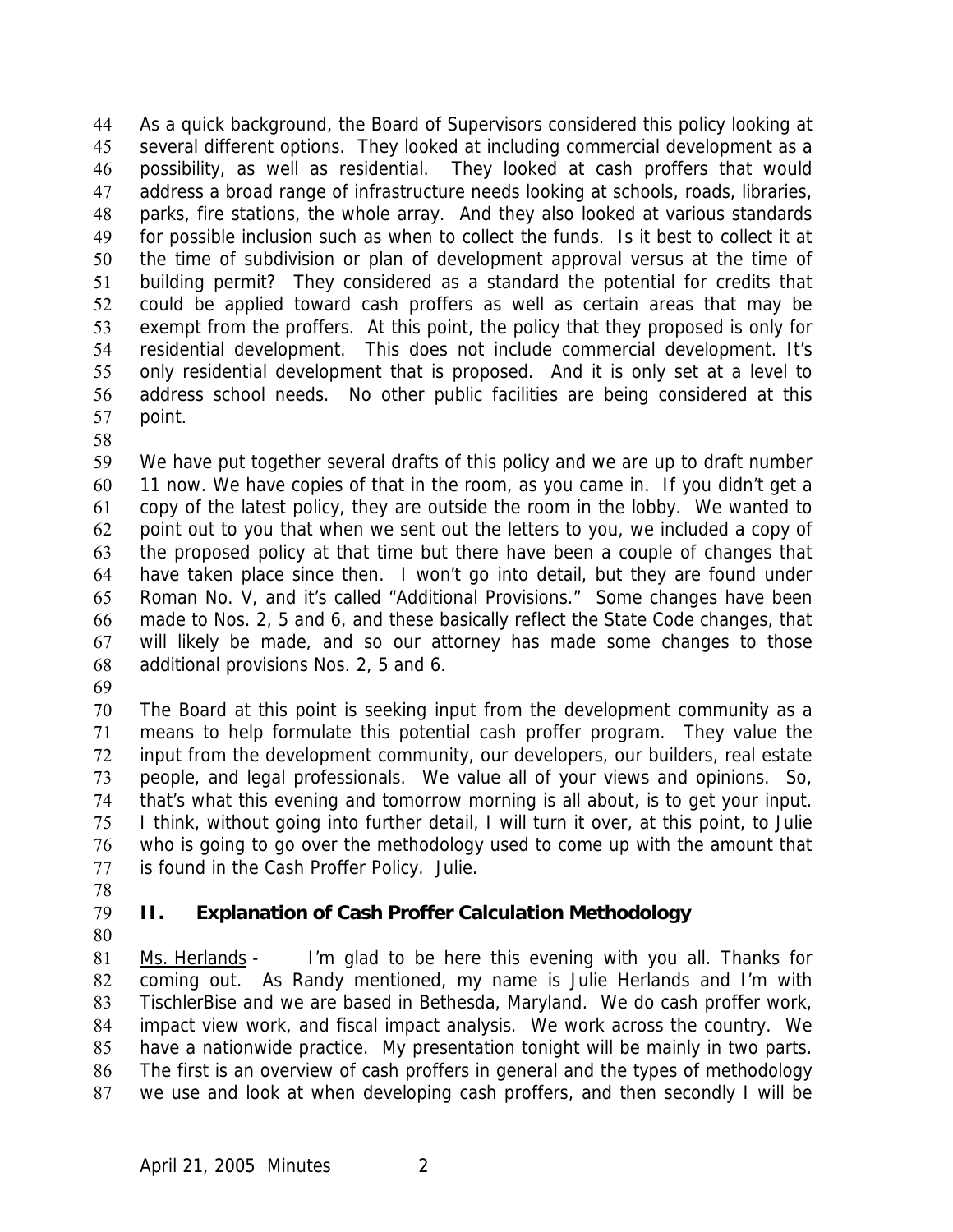talking specifically about the education cash proffers developed for Henrico County. 88 89

90

91 92 93 94 95 96 97 First, the overview: Cash proffers are, as shown on the screen, one time voluntary monetary commitments made by property owners to offset the impact of rezonings. They are calculated, and I will show this as we go through, to represent new growth's fair share of the capital facility needs. And depending on the category we are looking at. Tonight, we will be talking about the school cash proffers. So, it's representing new growth's fair share of school capital facility needs in this case.

98

99 100 101 102 103 104 105 Virginia state law provides some guidance for cash proffers. They are shown on the screen. First, the rezonings must give rise to the need for the cash proffer. The cash proffer amount has a reasonable relationship to the rezoning. They must conform to the Comprehensive Plan. The public facilities for which cash proffers are collected must be in the County's CIP and finally that the conditions provide for the disposition of the cash proffer if it is not used for the purpose of which it is proffered.

106 107 108 109 110 111 112 113 114 115 The general process for our cash proffer studies is as follows: First we look at the development trends and demographic analysis. I do demographic analysis for the jurisdiction to determine the demands on infrastructure. We then look at local capital costs to drive the cost to provide that infrastructure. We look at what types of credits should be allowed to prevent any kind of double payment made by a homebuyer or in some cases nonresidential development. Then we engage in public participation. This is an example of that kind of participation and also presentation to the Board of Supervisors and obviously throughout this we are meeting with staff on a regular basis and then finally a decision by the elected officials of the jurisdiction.

116

117 118 119 120 121 122 123 In general, there are three main methodologies that we look at for cash proffer calculations. The first is the cost recovery and what that does, we are looking at any kinds of facilities that have been oversized where there is existing capacity where essentially new growth is buying into that capacity. The second is what we call incremental expansion. We look at what the jurisdiction current level of service is and then how the jurisdiction will provide that same level of growth as they come into the jurisdiction.

124

125 126 127 128 129 130 131 And then, finally, a plan based methodology where we take a CIP, typically, for major capital improvements, sewer, water expansion, roads those kinds of things where there is an adopted CIP and new growth and pays its fair share of those capital improvements. This is, essentially, the basic formula for the incremental expansion method. For Henrico County, as Randy mentioned, we looked at a wide birth of categories and at the same time looked at all these methodologies, plan based, incremental cost recovery. In the end, it was determined that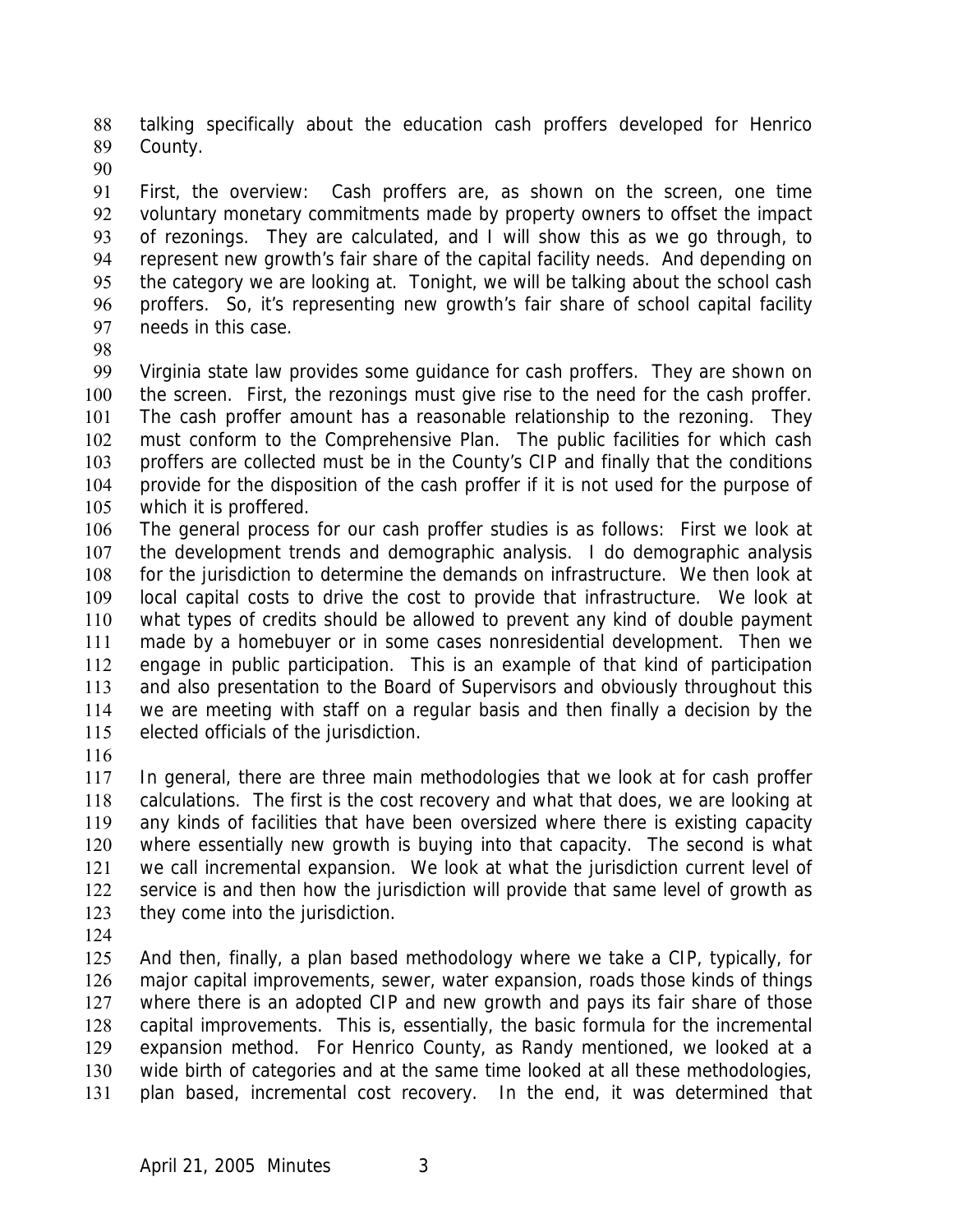incremental expansion was to be used for the proffer calculations and you will see as I go through the school example, we did this. But, this is the general formula where you are looking at what kind of demand is generated from the development unit, in this case the housing unit. Then we want to look at how much school space do you need for that student. And then, finally, the cost factor, how much does it cost to build that space? The credit portion of the calculation, there are really two different kinds of credits that we consider. One is for what we call future payment credit and the other is a site specific. A future payment credit is necessary to avoid a double payment situation and it's integrated into the cash proffer calculation. And what this means is that if there has been essential debt that has been issued to provide the level of service that is currently in place, that is going to be retired. That's going to be retired by property taxes. We want to ensure that a homeowner isn't going to pay taxes to retire that debt plus also pay a cash proffer that will go to build that kind of capacity. So, it is integrated into the formula and you will see this example as we go through with the cash proffer calculation or the school, cash proffer example. The site specific credit is after the fact and this is for land dedicated or construction of a facility for the school facility that's in the CIP. 132 133 134 135 136 137 138 139 140 141 142 143 144 145 146 147 148 149

150

151 152 153 154 155 These are the categories we looked at for Henrico (referring to screen). We are moving forward now with the education cash proffer. The components included in the category is the building themselves and the land in which the buildings are built. You will see on the screen the other categories and components we prepared, calculated a cash proffer for.

156 157 158 159 160 161 162 163 164 165 166 167 168 169 170 171 172 173 174 175 Next, I will move through the education cash proffer calculation. This is the methodology used for the cash proffer calculation. It's the incremental expansion approach shown on the previous slide converted into the… for schools. You will see on top the demand for schools. Public school students per housing units is sometimes called the student generation rate, other times called the student yield. That's multiplied by a net capital cost per student and that capital cost per student is made up of those components on the bottom portion of the chart, the building construction cost and the land cost. And, again, with that credit integrated into the calculation. Also, I should note the building construction cost has been reduced to account for projected State contribution for capital purposes. You will see that as well as I go through the calculation. The next slide shows the student generation rate or students per housing unit. This is the demand that is generated by new residential development in the County. They have been calculated using census data and then calibrated to local conditions. We obtained census data on a number of public school students by type of housing unit in the year 2000 and then adjust it for current conditions and current enrollment. So, current housing units and current enrollment to come up with an average by type of housing unit. This next slide is the level of service for the different levels of schools provided in the County, elementary, middle and high school. This is based on the current infrastructure in the County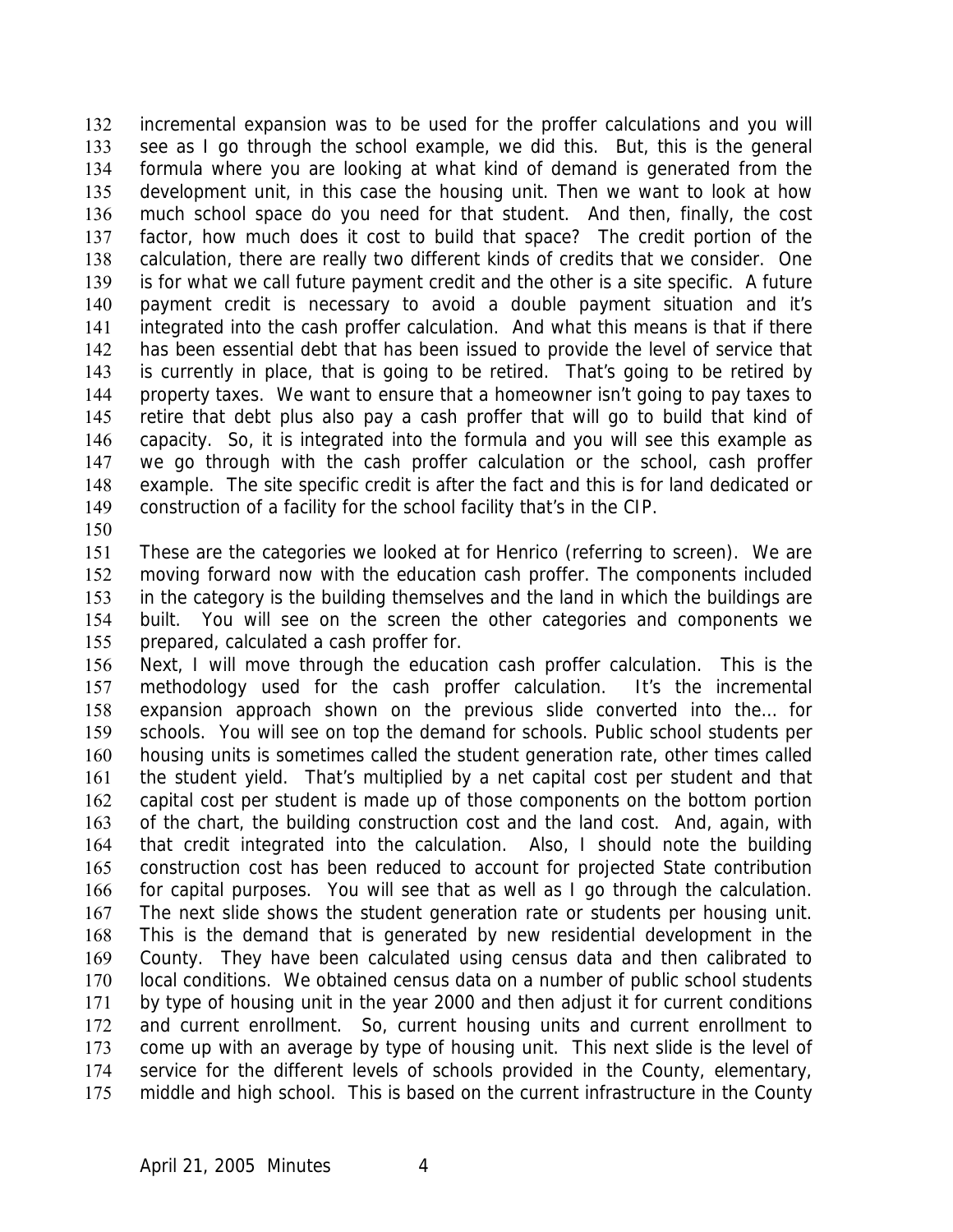for both buildings and land, so you will see that the first column is the level of school and then we have site acreage. This is the total acreage devoted to each of those levels of schools, the total square footage and the enrollment, followed by capacity and then the school's system targeted capacity, and the level of service in which the cash proffers are based is based on this targeted capacity and you will see in the shaded area the acreage per student and the square foot, cut by square foot per student for each of the school levels. 176 177 178 179 180 181 182

183

184 185 186 187 188 189 The cost factor is the next component. We looked at, on screen shows, recent construction project adjusted to current dollars to come up with what's the cost per square foot for each of these levels of schools. So, to provide elementary school space, middle school space, and high school space, you can see that the cost components for elementary is \$208.00 per square foot, middle \$237.00 and high school \$213.00.

190

191 192 193 194 195 196 197 198 199 200 201 202 203 204 205 Finally, this is a summary of the cost of the main components, the level of service components. The square feet per student is restated from that previous slide. The total cost per square foot restated again to come up with a building construction cost per student, essentially, it is the square feet times the cost per square foot. The reduction for the State contribution is, as I mentioned before, the County does receive some amount of money for school construction. It is adjusted for that so that the local construction cost is just that, it is the local share of that cost. The land component is next. The acreage per student level of service standard by each level is shown. The land cost per acre is an average cost per acre of land, countywide average, to come up with a land cost per student. And then we get a gross total local capital cost shown on the third line up from the bottom (referring to screen). The principal payment credit is to reflect cost of the credit per student based on outstanding debt for capacity in the school. So, this net capital cost, again, integrates that credit, integrates that state construction cost per student.

206

207 208 209 210 211 212 Finally, this slide shows the results of those calculations and what we do is take the student generation rate, how many students are generated by each type of unit by that net capital cost per student to come up with the cash proffer total. And as you can see, it is done separately for the elementary, middle and high school to reflect the level of service in the County; the total there on the end is the total obviously of the three columns.

213

214 215 216 217 218 219 And, finally, the service area recommended for the school cash proffer is a countywide service area. The Henrico County school system operates as a countywide system. Approximately 15% of the students attend a school outside of their home base school for a specialty program or exceptional education programs. Also, additional capacity in one area will free up space in another which leads into the adjustment of the school district boundaries. And finally it's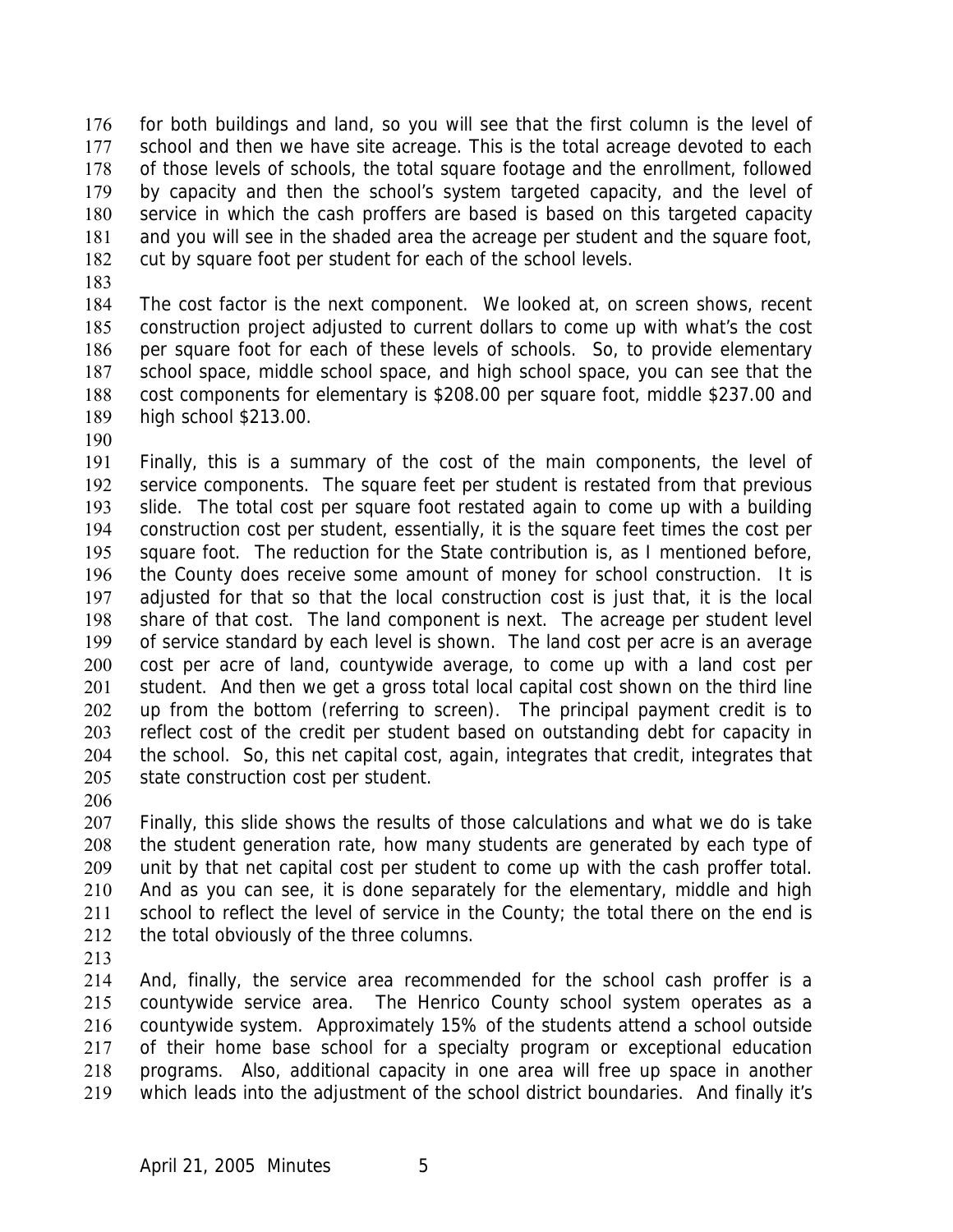about a third of elementary and over half of the middle school students feeds into multiple schools at the next level. And with that I will turn it over to Joe for the conclusion. 220 221 222

223 224

## **III. Review of Draft Cash Proffer Policy**

225

Mr. Emerson - Well, welcome again. We are glad to have you here tonight and my role is, as Mr. Silber noted, to walk you through the document itself. I hope that all of you picked up a new document as you came in. The new draft policy document because there are some minor changes in the document now from what we mailed out to you. We are now on our 11<sup>th</sup> version, and the 226 227 228 229 230 231 232 233 234 changes are made to reflect recent changes in state legislation, which I'm sure you are all probably aware. Cash proffer policies are broken up into five policy sections. You have the rationale for the policy, legal authority, general principals, methodology and additional provisions.

235

236 237 238 The rationale for the policies is exactly that. It provides the basic reason for the program. The legal authority just references the enabling legislation, the State code that allows for the enactment of such a program.

239

240 241 242 243 244 245 246 247 248 249 250 251 It is noted that County staff has recommended to the Board to consider a cash proffer for education only. Initially, as Julie said to you earlier, there were four categories considered for cash proffers, libraries, roads, recreation and parks, and education. After consideration studies, staff did recommend the Board consider cash proffers for education only. And our reason for that recommendation is that school facilities have a clear relationship to residential development. Future school facilities always appear in the CIP. School facilities are typically completed in a timely manner. Schools are recommended for countywide collection. In the past, the County has been successful in obtaining road construction through other means. The suggested proffer amount allows for libraries and parks and recreation for minimal amounts and schools are the largest financial burden for the County.

252 253 254 255 256 257 258 259 260 261 262 Section three, general principals, outlines parameters under which the Board would accept cash proffers if this policy were adopted. And of course it notes that the Board will accept proffers for rezoning expected to generate school-aged children. And the County staff will calculate the net cost of school capital facilities, calculate the fiscal impact the provision for the capital facilities and administer the collection expenditure of the proffer funds and land dedication. The proffers must be related to the projected impact on the need for school facilities. Each proffer must conform to the Comprehensive Plan. A capital improvement plan for school capital facilities must exist and include facilities for which the proffers were made. Cash proffers will not be accepted for new development within Enterprise Zones which follows our existing policy of fees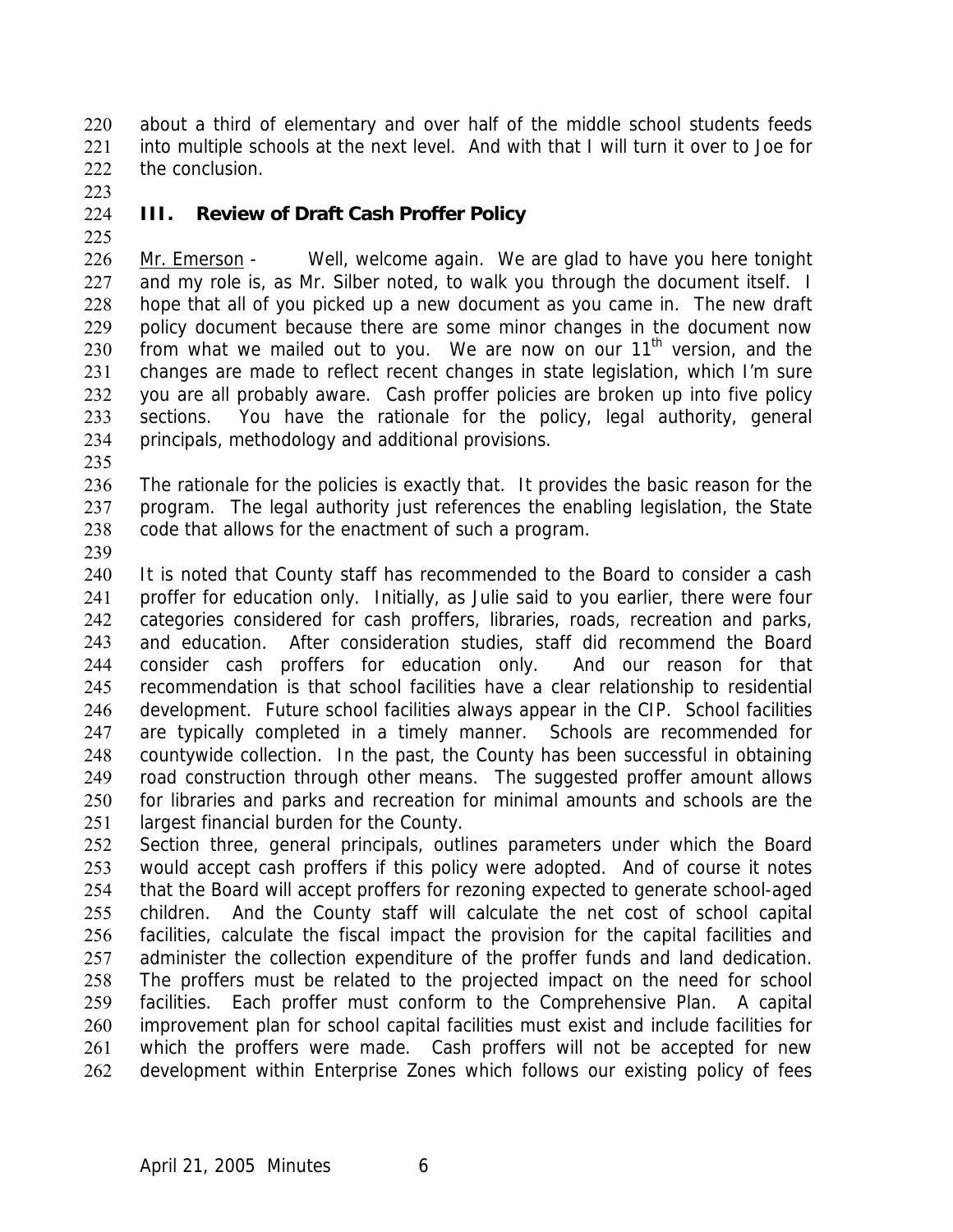and other related costs in Enterprise Zones. We try to assist development in those areas as much as possible. 263 264

265

266 267 268 269 270 271 272 Section four outlines methodology, which Julie just went over in detail with you, so I won't go over that again, other than just note that you do have seven components; demand generators, capital school facilities, service levels, replacement costs of schools facilities, credits for debt service and non local revenues, credits for dedicated land and the net cost of school capital facilities. And, again, Julie just did an excellent job of explaining that in depth for you so I won't get into that again.

273

274 275 276 277 278 279 280 281 282 283 284 285 286 287 288 289 290 291 292 293 294 295 296 297 298 299 300 301 302 303 304 305 306 Section five has additional provisions, which again are just added additional provisions to provide guidance for the administration of the potential program. They provide that cash or land may be dedicated to mitigate the impacts of the proposed development. The County shall comply with the requirements of Virginia Code 15.2-2303.2 regarding the payment of unused cash proffer payments to the Commonwealth of Transportation Board, which is the new legislation. That is one of the changes in this policy. And the value of proffered property shall be based on the fair market value prior to rezoning, not after rezoning. We do have a provision for unique circumstances to be considered but they must be directly connected to the impact on schools due to the recommendation of the acceptance for school impact cash proffers only. Cash proffers or transfer of real property must be completed prior to the issuance of building permit, but they will be paid at the time of building permit unless there is an agreement that allows it to happen prior to that. Proffer cash amounts will be adjusted annually based on the Marshall Swift Building Cost Index. The maximum contribution amounts that are currently in the cash proffer document, are \$11,782.00 for single-family detached homes, \$6,596.00 for single-family attached and townhomes, and \$6,217.00 for multi-family. Adjustments will be considered to this policy on an annual basis based upon current net cost. And what that means is we will examine this program on a yearly basis and see if these numbers are consistent and if they are they will be adjusted to consistency with current costs. Which I think, as all of you are aware, costs do seem to escalate on a yearly basis. Very rarely do they remain static or decrease. And then, of course, there is an effective date to be filled in when the Board does move forward on the policy one way or the other. We do anticipate, between our two meetings, taking information back to the Board hopefully in a work session in May. You will see in the draft document that you have it has a date filled in, just for the sake filling in the space, of July 1. Clearly that is purely up to the Board and that would require a public hearing to be held sometime in June or obviously prior to July 1. Those are questions to be filled in by the Board and we are not sure just exactly where they might land on this. So, with that, I'll turn it over to Mr. Silber to moderate the questions and any input that you may have.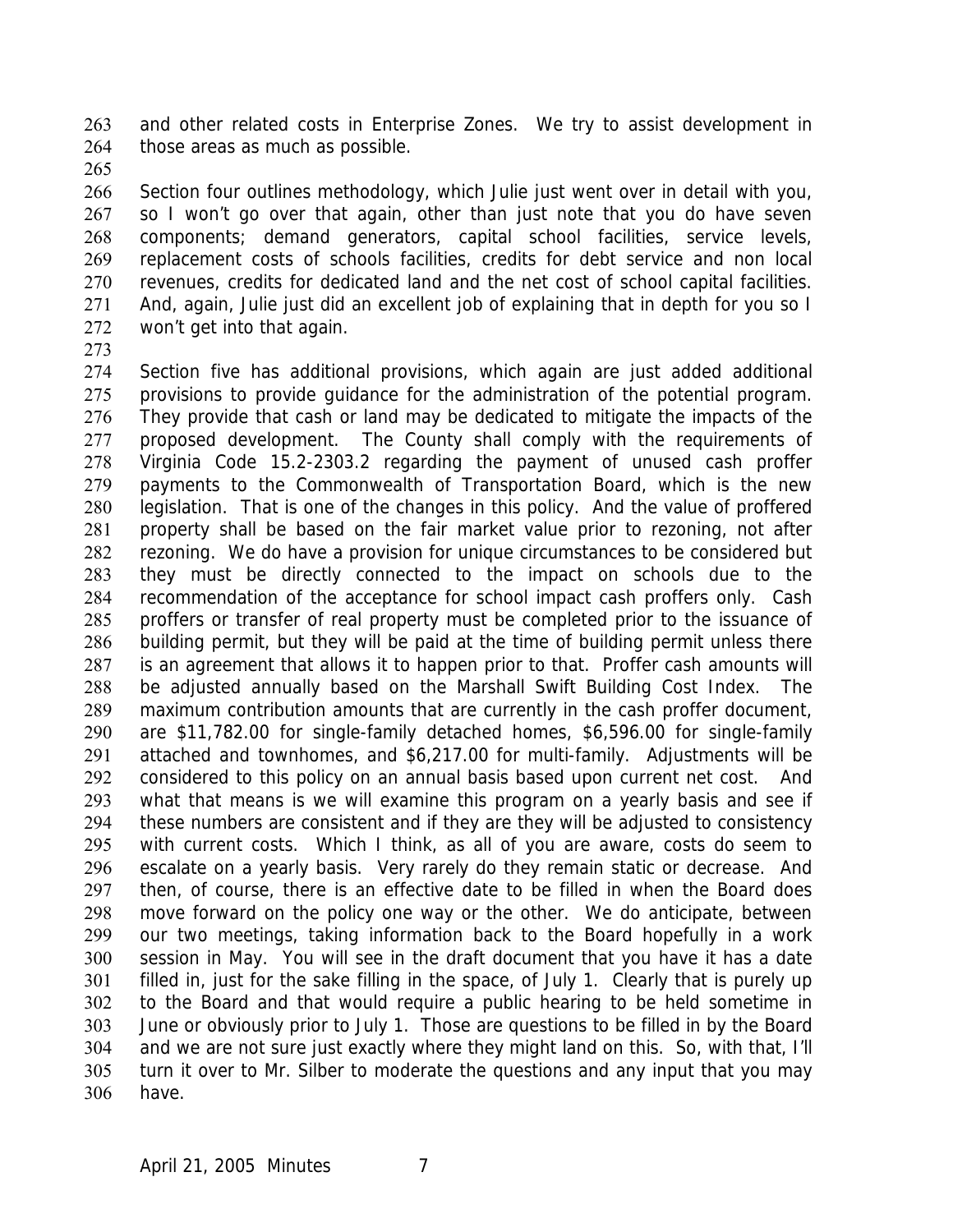### 307 **IV. Questions and Answers**

Mr. Silber - At this point it is your turn to come forward and ask any questions you may have, and we certainly want to hear your comments and input based on the proposed policy you heard tonight. What we again ask you to do is to please come down and use the microphone to my left. And if you could give us your name before you speak, we would appreciate that. Your affiliation would be helpful also. This is your opportunity to tell us how you feel about what has been presented. 309 310 311 312 313 314 315

316

308

Mr. Garrett - Thank you. My name is Bill Garrett and I am the 2005 president of the Home Builders Association of Richmond. I am also a builder and my company's name is W. B. Garrett Incorporated. I would like to first ask a question and then I would like to read a statement for the record, if I may. The rationale for your policy, based on your first paragraph, and I'll just take a minute to reread it. It says: Historically revenue derived from residential growth, that is real estate taxes, sale taxes, fees and other revenue has not covered the cost of providing services and capital facilities to accommodate residents of new development. However, in the paper, not long ago, it said that, and this is a quote, "This year the County's real estate tax base increased by more than 13% from new construction as well as reassessments." So, I find that to be a little contradictory and I would ask perhaps for an explanation there. 317 318 319 320 321 322 323 324 325 326 327 328

329

Mr. Silber - Do you want to give that a shot, Reta? I'll ask that our Finance Director answer that question. 330 331

332

Ms. Busher - The real estate tax base increased approximately 13.2 % effective January 2005. That came from both new construction, and reassessment for both residential and commercial. When you look at the approximate real estate tax revenue from an average home in Henrico, it's in the neighborhood of something like \$2000.00 to \$3000.00 annually for real estate taxes only. When you look at the cost of providing Police, Fire, roads, education it costs somewhere in the neighborhood of \$7000.00 a year to educate one child for one year and if there are two children or 1.4 child or children per home, it's the math. Residential never pays its own way in terms of just residential growth to pay for general County services. That's why we are very concerned about the split in our tax base between residential and commercial, and we have set a goal and this has been a goal for a County with our size and structure at 70/30, 70% residential and 30 % commercial to help pay for the cost of doing business, all business, in terms of providing the general services of the County. So, I don't know if that helps at all. 333 334 335 336 337 338 339 340 341 342 343 344 345 346 347

348

Mr. Garrett - It helps some. Well, I would respectfully disagree with the fact that residential doesn't pay its way and perhaps offer our assistance in 349 350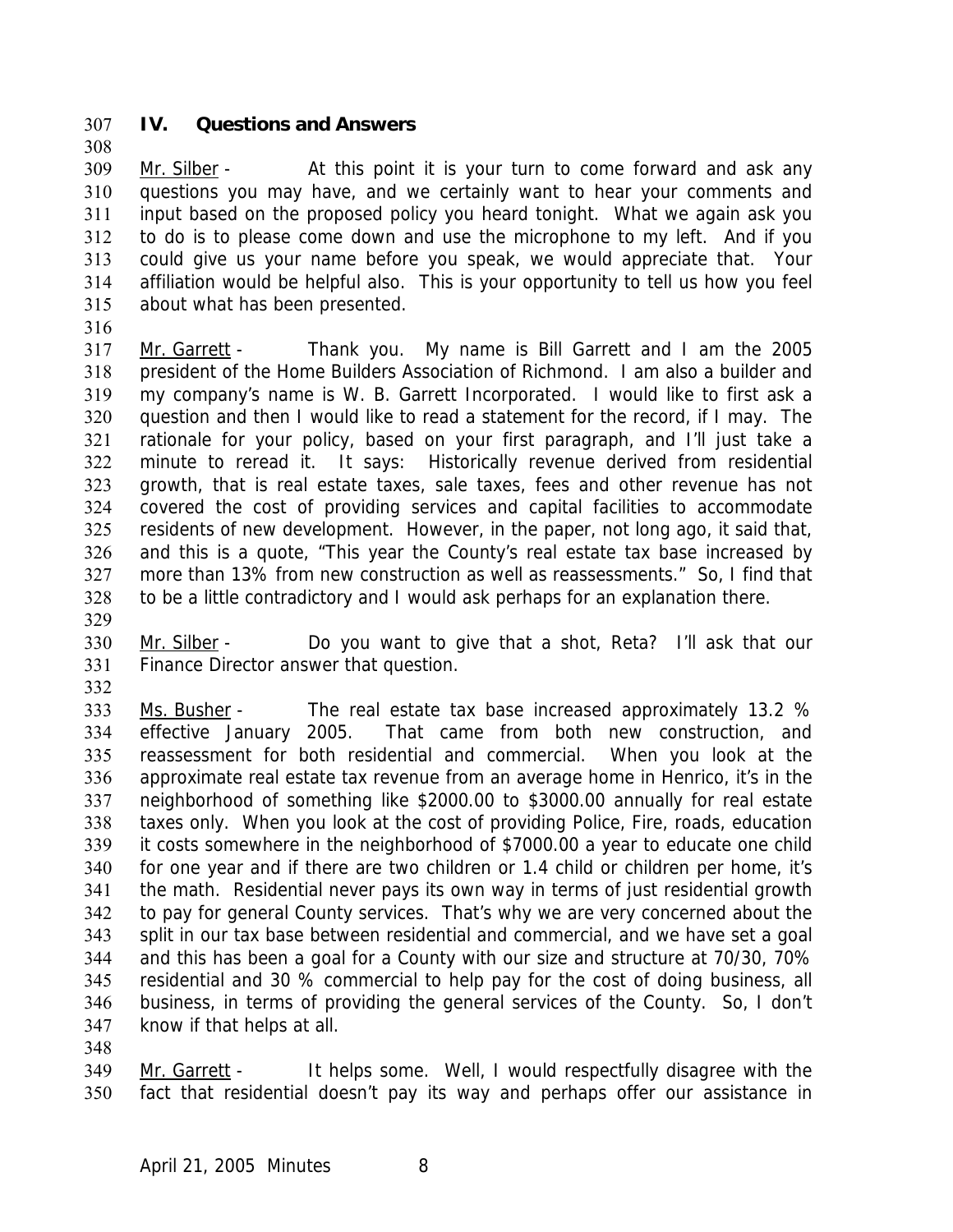perhaps sitting down with you and your staff to review how you come to those figures and perhaps share some facts from our side of the ledger that might help in that calculation as well. I know that is not for tonight's discussion but I would like to throw that out as an invitation that we would certainly like to do. 351 352 353 354

355

356 Ms. Busher - Sure.

357

Mr. Garrett - Secondly, if I may, I would just like to read a statement on behalf of the Home Builder's Association and I'll certainly provide a copy of this for you. 358 359 360

361 362 363 364 365 366 367 368 369 370 371 Historically, local governments in Virginia have assumed full responsibility for funding public infrastructure improvements. Citizens have understood and accepted the concept that public infrastructure improvements benefit everyone so everyone should pay a fair share of the cost of providing and maintaining them. Last month Henrico County citizens reaffirmed their support for this concept. According to information posted on the Henrico County web site, Henrico voters have overwhelming approved the County's 349.3 million dollar bond referendum agreeing to fund a variety of capital projects and their operating costs for schools, libraries, recreations and parks, fire and public works. The web site also notes that of that \$349,000,000, \$220,000,000 has been proposed for schools.

372

373 374 375 376 377 378 379 380 381 382 383 384 385 386 387 388 It is inconceivable that Henrico County's discussing the imposition of cash proffers, which are really taxes on new homebuyers, when they are also considering politically popular tax reductions that will result in symbolic but extremely limited cost savings to County property taxpayers. The true cost of cash proffers, again, taxes on new homebuyers, may ultimately outweigh whatever revenue that generates over the short term. Cash proffers may result in higher prices, diminished supply and limited diversity of new housing, especially workforce housing that is in a price range accessible to firefighters, police officers, schoolteachers and nurses. Cash proffers may also have a domino effect. They may result in higher prices, higher tax assessments and higher property taxes for all homeowners in Henrico County, since existing home prices tend to follow new home prices. The bottom line is that public infrastructure and improvements benefit everyone, so everyone should pay fair share of the cost of providing and maintaining them. That is a concept that the voters in Henrico County have expressed their support for and one which the Home Builders Association of Richmond supports as well. Thank you.

389

Mr. Silber - Thank you. Okay, who would like to be next? This is your opportunity. Now, you all fought through the storm to get here. It's very unusual for Mr. Tyler not to want to say anything. 390 391 392

393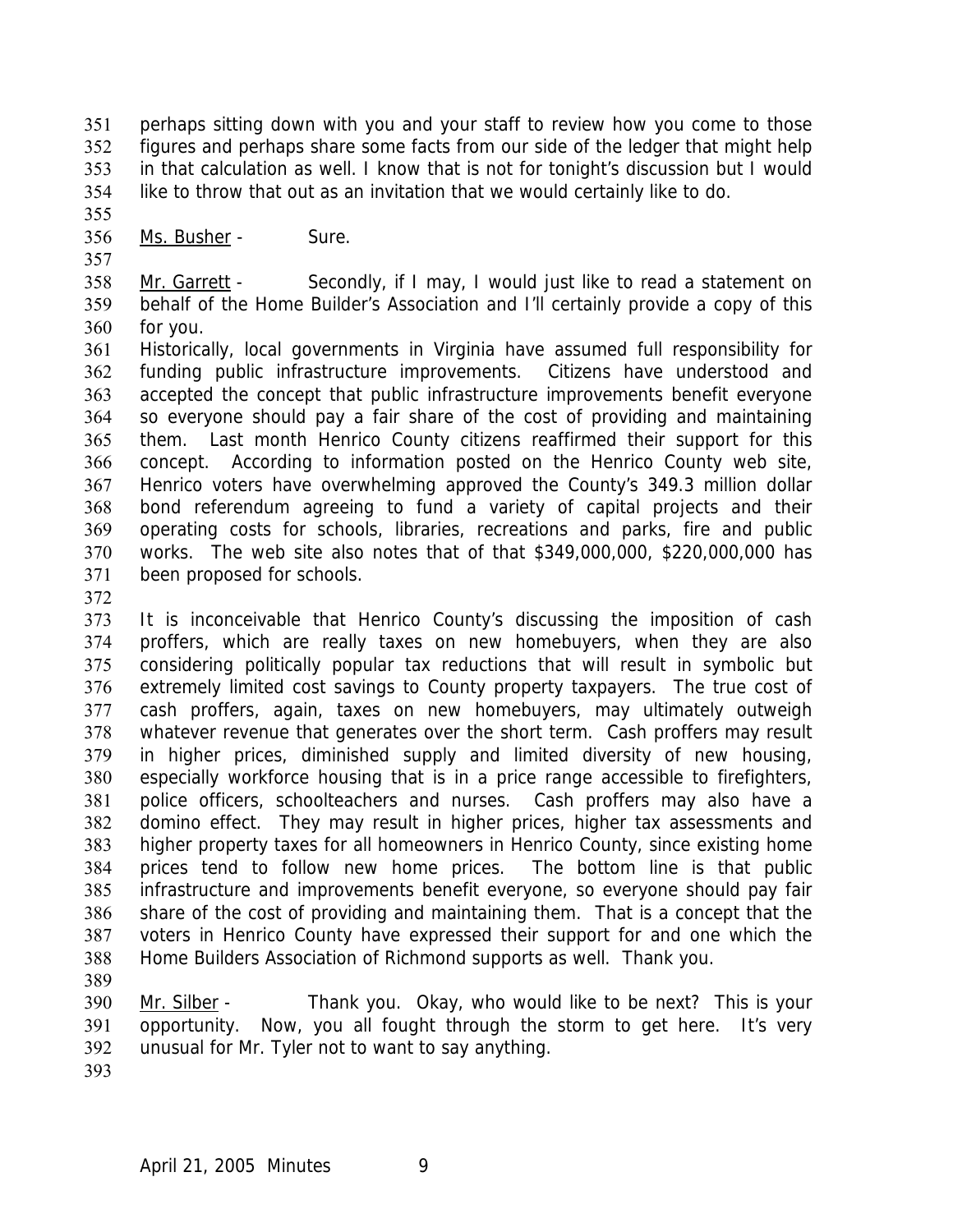Mr. Garrett - I don't want to dominate the meeting, but I have another question. 394 395 396 397 Mr. Silber - Sure, come on down. 398 399 Mr. Garrett - I assume that I don't have to reintroduce myself. 400

402

411

401 Mr. Silber - Mr. Garrett again.

Mr. Garrett - Thank you. Another point that's brought though, and we would be curious to know, is, again, you are putting a proffer on new homes or proposing a proffer on new homes only. But, it would seem to me that there are also people moving to Henrico County that are buying resale homes that also have school-age children. So, again, it comes back to the fact that you are putting, in our opinion, an unfair cost on new homes only when new homes are not the only generator of this particular demand that you are stating. Could you address that for us please? 403 404 405 406 407 408 409 410

- Mr. Silber Well, I will try. I don't know if this is something that could be easily addressed. I think your statement is a true statement. This is an offered proffer that would take place at the time during rezoning of property and it would be for new construction of homes on that zoned property. So, absolutely, this would be like a cash contribution made or the dedication of land to offset the cost that the County would be carrying for education. Yes, it impacts new construction. That is a fact. It is a fact that it would not impact those that are purchasing existing homes, that's a fact. I don't know how else to comment on that. What's being proposed is being proposed and you have stated the fact and I can only agree with that. Gloria, come on down. 412 413 414 415 416 417 418 419 420 421
- 422
- Ms. Freye My names is Gloria Frye and I'm a zoning and land use real estate attorney. The question that I have, Randy, is what consideration will be given to projects that are age qualified or restricted? 423 424 425
- 426

Mr. Silber - I believe the answer is, and correct me if I am wrong, Joe, I think the answer is that there is a provision in the proposed policy that deals with "unique circumstances." 427 428 429

- 430
- 431 Mr. Emerson Right. 432

Mr. Silber - And if you can demonstrate that your project is unique in that you would be proffering age restriction or proffering a use that would not generate school-age children then you could argue that that would be a unique circumstance and would not necessarily be subject to these regulations. Joe pointed out under roman number III, No. 1, it says the Board will accept 433 434 435 436 437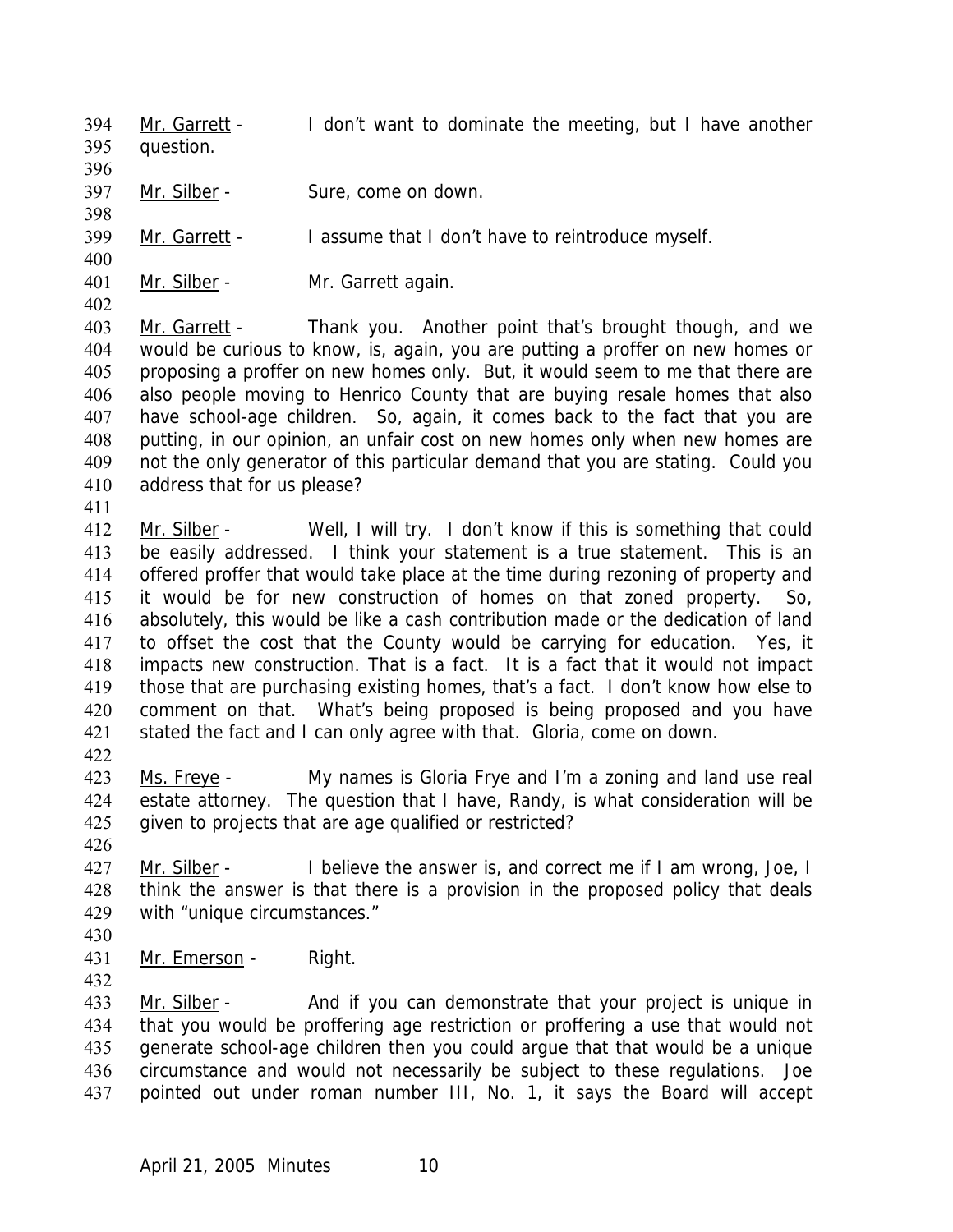"reasonable and appropriate school cash proffers for residential development that is expected to house school-age children." So, it would be housing that is expected to generate school-age children. 438 439 440

Ms. Freye - So, in effect then, you would be in a position of negotiating depending on how that project is age qualified, whether it's 55 and older or 62 and older and then have to produce some kind of evidence about the number of children that would be expected and then you would get offset for that. So, it would be negotiated on a case by case basis. 442 443 444 445 446

447

449

451

441

448 Mr. Silber - Absolutely, that's correct.

450 Ms. Freye - Okay, thanks.

452 Mr. Silber - Sure. Mr. Tyler would like to speak.

453

Mr. Tyler - For the record, my name is Webb Tyler. This subject has been going on for approximately two years. It initially had transportation impact fees and that had some failure at the state house. And we have been discussing cash proffers for the past year and a quarter to a year and a half and there are those of us who have zoning cases that have what I would define as blank checks that are yet to be cashed out there. And I would like to know when some finality or final decision will be made on this subject or will it be delayed until the third vote can be found or will it truly be brought to an end one way or another July 1? Third vote meaning enough votes to get it approved. 454 455 456 457 458 459 460 461 462

463

Mr. Silber - The intent, at this point, is for us to hold these meetings today and tomorrow to go before the Board of Supervisors in May with a work session and if the Board opts to move forward at that point, then they would hold a hearing in June, more than likely. That's a tentative schedule at this point. If they decide to hold the hearing and adopt a policy then what's being proposed is that it would become effective July 1, 2005. So, if that takes place, there is your timeframe. Now anything can happen. They can decide in May that they don't want to go forward with this policy. They could decide to delay it to some later point. We are in the process of working on our Comprehensive Plan. I haven't heard them say this, but they may opt to wait until the Comprehensive Plan is finished, I don't know for sure. But, the tentative plan at this point is to have something in place July 1, if they decide to go with the program. We are fully aware that there have been proffered conditions offered and accepted by the Board of Supervisors on past zoning cases. You have several that you have offered a cash proffer. I believe it's contingent on the County adopting a policy, so if the County does not adopt a policy then that proffer becomes null and void. But, I understand where you are coming from, the concern that you have, the reference to a blank check. Yes, we understand 464 465 466 467 468 469 470 471 472 473 474 475 476 477 478 479 480 481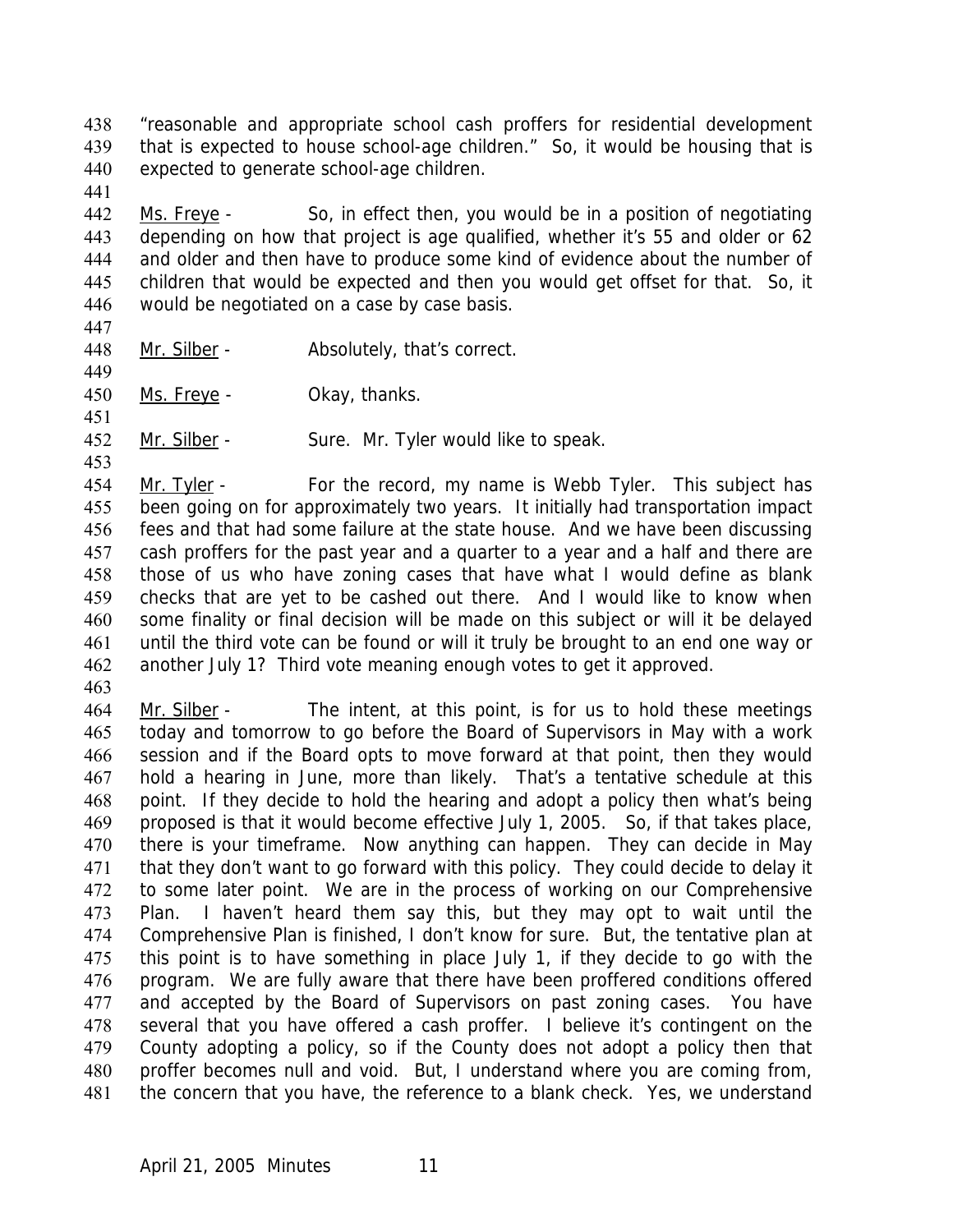that's out there and there are some proffer cases on many zoning cases that have been accepted up to this point because there has only been an interim policy. 482 483 484

Mr. Tyler - Can you give me your opinion as to when the Board will bring this matter to final resolution and final vote, your opinion? 486 487

488

485

Mr. Silber - I'm not sure if that is a fair question. I just gave you my opinion. I guess I gave you what I heard the Board say. I feel confidant, Mr. Tyler, that a decision will be made before July 1, one way or another. 489 490 491

492

493 Mr. Tyler - Thank you.

495 Mr. Silber - You're welcome. Mr. Youngblood.

496

494

Mr. Youngblood - I'm Dick Youngblood with Youngblood, Tyler & Associates, which is an engineering firm. I know that it has been drilled in us and that from the tax standpoint the single-family residential does not pay its way. But, the residential growth that we have had has brought our economy to where it is today. This to me was probably not considered in any analysis of the cash proffers and it's obviously that if you put an almost \$12,000.00 increase on each home then this is going to possibly slow down the growth of the housing industry, which would hurt the economy, because there are jobs and fuel oil and all kinds of supplies and all that are brought out by the growth that we have had in the housing industry. Is there any way that that could be plugged into the cash proffer analysis? 497 498 499 500 501 502 503 504 505 506 507

508

509 Mr. Silber - Julie, would you like to address that?

510

Ms. Herlands - I have a quick response. First when we look at the impacts from different types of developments the impact from the type of development on that public service, or in this case it's residential and schools. I understand your point and it is a good point. We have found in other places most of the country can do impact fees and this is akin to that. It's different in that it's not in all new development. It's only in rezoning. There are a lot of differences we found that it hasn't had much of an impact at all. If anything, the agreement by the localities to provide those public services and the facilities makes the place a more attractive place for homebuyers because you are assured of schools, you are assured of parks, you are assured of Police service and Fire service so that becomes even more of an asset for the value of the home, but we have found that there hasn't been a drop off in sales. It could be possibly right after the implementation of the program. You have a surge of pulling of building permits, to get in beforehand, but then afterwards it picks back up to the pre-impact fee implementation level. 511 512 513 514 515 516 517 518 519 520 521 522 523 524 525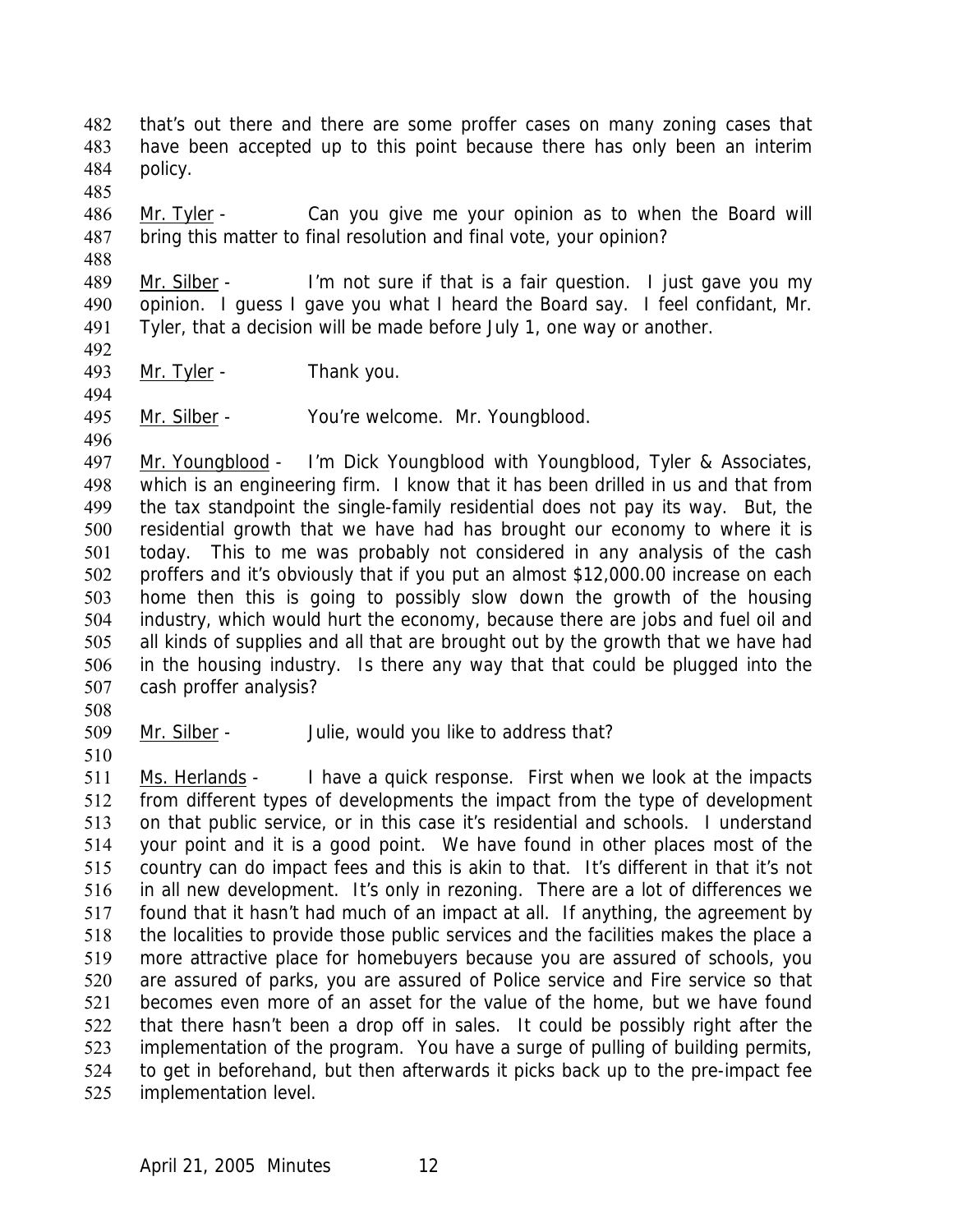- 526 Mr. Youngblood Provided there's no recession.
- 528 Ms. Herlands Yes, it's always that.

529

527

Mr. Silber - Julie, before you sit down, Mr. Garrett had asked a follow-up question and maybe you can answer it better than I did. I think the question dealt with the tax on new homes versus existing homes. Can you elaborate on that? 530 531 532 533 534

- Ms. Herlands Yes. The questions about who is paying and why and when really deals with the time element. If growth stops today the County wouldn't have to be providing these new capital facilities. And what we have done, especially with the schools cash proffer is, other than for maintenance and renovations, older facilities, but in terms of new capacity, if growth stopped today, new residential, non-residential development really wouldn't be having to provide these new facilities and incurring the cost. By using the average student generation rate, what we are saying is that we are looking at the life of a house, so it's not that immediate hit, it's 20 years or the life of the house or so. This is the demand generated by that new house. The other part of this is existing development is basically, they are paying through their property taxes for these capital facilities and in essence front endings. New capital facilities for new growth is coming in and benefiting from those capital facilities that have already been paid for. So, there are different ways to look at that. I understand your argument but there is this existing development has been paying its way and paying for new facilities and the cash proffer then represents that new growth share of that space for that facility. 535 536 537 538 539 540 541 542 543 544 545 546 547 548 549 550 551
- 552

Mr. Garrett - Respectfully, though, you said before that residential doesn't pay its way, now you are saying that residential does pay its way, just not new residential. So, again, I respectfully just find some conflicts in this. 553 554 555

557 Ms. Herlands - I understand and it's over the life of the house....

558

556

Mr. Garrett - But you will have the same life of the house on a new home, perhaps even longer and then perhaps even more taxes because they are more expensive homes. My grandmother who has no kids in her house, sells her home to a family located in Richmond with two kids, and then there are two demand generators right there without having a proffer attached to it. So, I guess that's where I see the problem. 559 560 561 562 563 564

565

Ms. Herlands - It's understandable, and again using the average rate does take that into consideration looking at all housing units across the board. So you have some housing units that don't have kids and some that do, so by that same token someone who is coming in with kids someone is leaving a house with kids 566 567 568 569